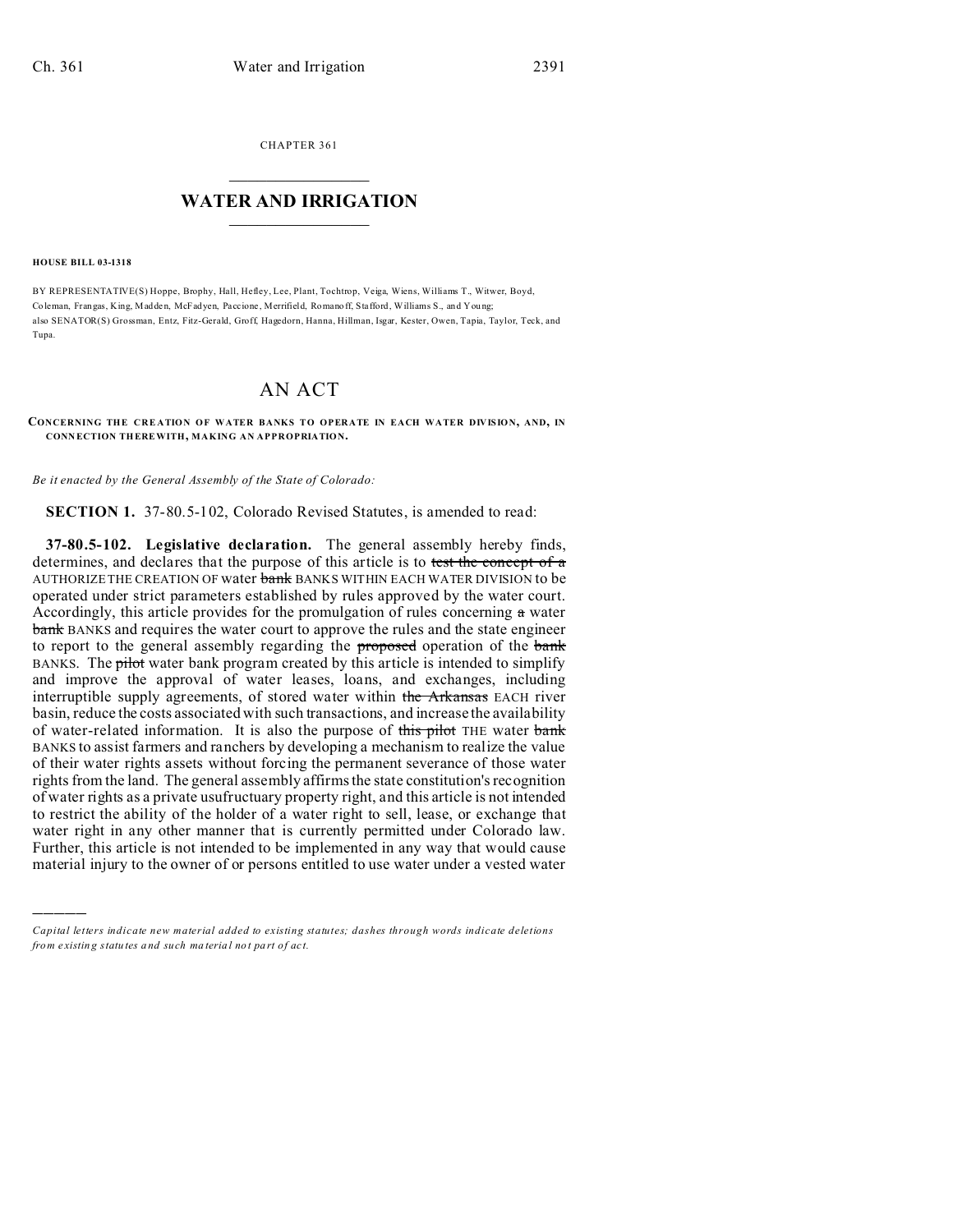right or a decreed conditional water right, nor to repeal or in any manner amend the existing water rights adjudication system except as may be specifically set forth in this article.

**SECTION 2.** 37-80.5-103, Colorado Revised Statutes, is amended to read:

**37-80.5-103. Definitions.** As used in this article, unless the context otherwise requires:

(1) "Bank" means the Arkansas river A water bank operated pursuant to rules promulgated under section 37-80.5-104 THIS ARTICLE.

(2) "Program" means the Arkansas river A water bank pilot program created in section  $37-80.5-104$  THIS ARTICLE.

**SECTION 3.** 37-80.5-104, Colorado Revised Statutes, is amended BY THE ADDITION OF A NEW SUBSECTION to read:

**37-80.5-104. Water bank - creation - duties of state engineer - rules - repeal.** (4) THIS SECTION IS REPEALED, EFFECTIVE WHEN THE PERIOD TO FILE AN APPEAL REGARDING PROMULGATION OF THE RULES UNDER SECTION 37-80.5-104.5 HAS EXPIRED OR, IF SUCH AN APPEAL IS FILED, WHEN THE LITIGATION CONCERNING SUCH APPEAL HAS BEEN FULLY RESOLVED.

**SECTION 4.** Article 80.5 of title 37, Colorado Revised Statutes, is amended BY THE ADDITION OF A NEW SECTION to read:

**37-80.5-104.5. Water banks within each water division - duties of state engineer - rules.** (1) (a) UPON REQUEST BY A WATER CONSERVANCY DISTRICT OR WATER CONSERVATION DISTRICT, THE STATE ENGINEER SHALL PROMULGATE PROGRAM RULES NECESSARY OR CONVENIENT FOR THE OPERATION OF A WATER BANK WITHIN THE DIVISION IN WHICH SUCH DISTRICT IS LOCATED. THE STATE ENGINEER SHALL HOLD PUBLIC MEETINGS AND CONSULT WITH THE COLORADO WATER CONSERVATION BOARD REGARDING FORMULATION OF THE RULES. THE RULES SHALL BE PROMULGATED IN ACCORDANCE WITH THE FOLLOWING:

(I) THE RULES SHALL AUTHORIZE, FACILITATE, AND PERMIT THE LEASE, EXCHANGE, OR LOAN OF STORED WATER WITHIN A WATER DIVISION; EXCEPT THAT NOTHING IN THIS ARTICLE SHALL BE CONSTRUED TO AUTHORIZE ANY LEASE, EXCHANGE, OR LOAN OF WATER THAT WOULD NEGATIVELY AFFECT ANY OF COLORADO'S INTERSTATE COMPACTS.

(II) THE RULES SHALL NOT PERMIT THE TRANSFER, LEASE, LOAN, EXCHANGE, OR SALE OF WATER FROM THE BANKS TO INSTREAM FLOW USES AS PROVIDED IN SECTION 37-92-102 (3) UNLESS SUCH TRANSFER, LEASE, LOAN, EXCHANGE, OR SALE IS TO THE COLORADO WATER CONSERVATION BOARD.

(III) THE BANKS SHALL OPERATE WITHIN EXISTING REQUIREMENTS OF COLORADO WATER LAW AS SET FORTH IN THE "WATER RIGHT DETERMINATION AND ADMINISTRATION ACT OF 1969", ARTICLE 92 OF THIS TITLE, INCLUDING SPECIFICALLY THE REQUIREMENT THAT WATER TRANSFERRED THROUGH THE BANKS BE PUT TO A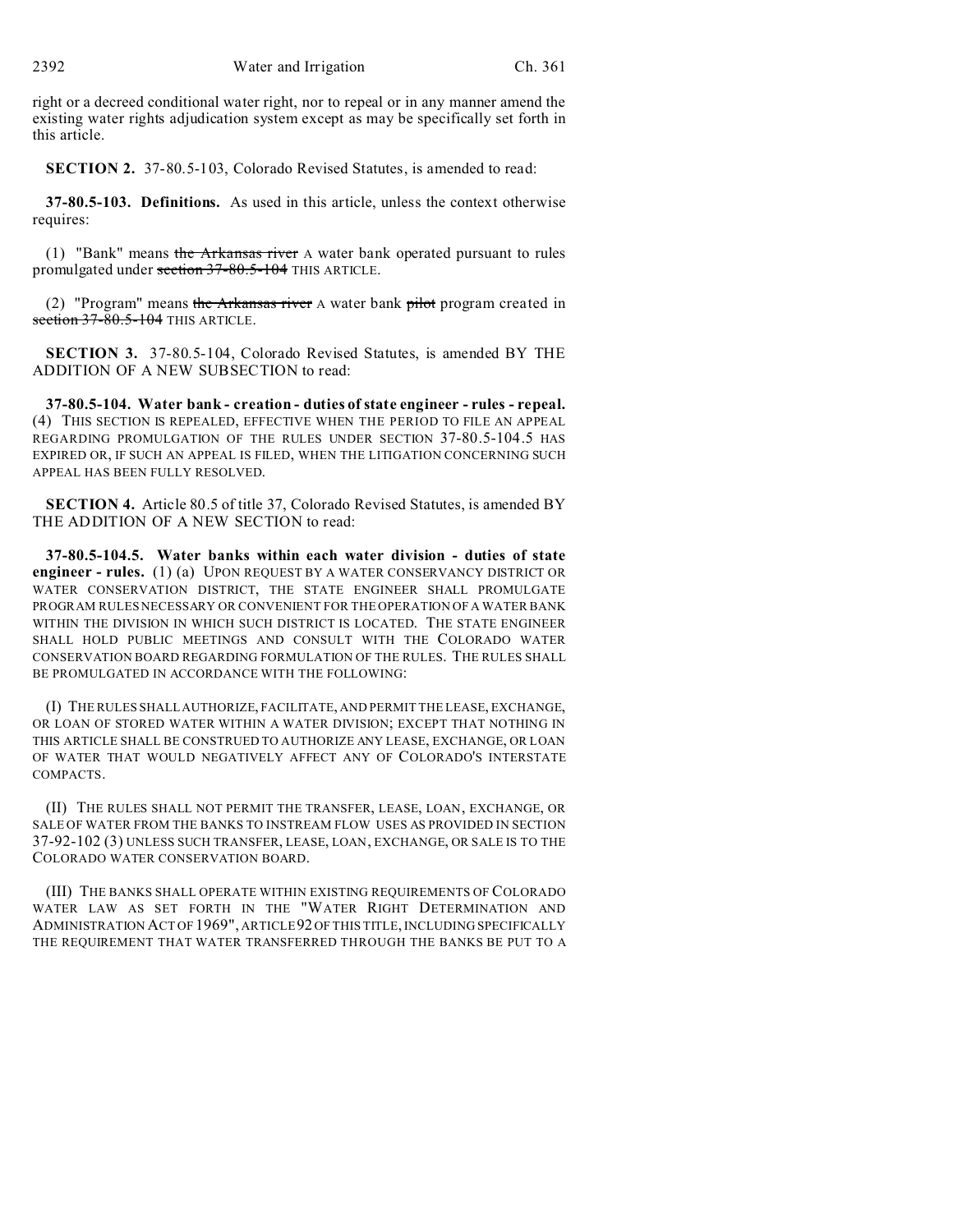## Ch. 361 Water and Irrigation 2393

BENEFICIAL USE, AND THE "COLORADO GROUND WATER MANAGEMENT ACT", ARTICLE90 OF THIS TITLE; EXCEPT THAT, IN COMPLIANCE WITH RULES PROMULGATED PURSUANT TO THIS ARTICLE, LEASES, LOANS, AND EXCHANGES EFFECTUATED THROUGH THE BANKS NEED NOT REQUIRE ADJUDICATION PURSUANT TO ARTICLE 92 OF THIS TITLE, AND THE STATE ENGINEER SHALL ADMINISTER SUCH LEASES, LOANS, AND EXCHANGES NOTWITHSTANDING THE FACT THAT THEY MAY NOT HAVE BEEN ADJUDICATED.

(IV) THE RULES SHALL DEFINE THE TERMS "INTERRUPTIBLE SUPPLY" AND "WATER BANKING".

(V) THE RULES SHALL TAKE INTO ACCOUNT AND ADDRESS, AS APPROPRIATE, ANY NECESSARY OR DESIRABLE LIMITATIONS UPON THE TIME, PLACE, OR TYPE OF USE OF WATERS MADE AVAILABLE THROUGH THE WATER BANKS, AND THE APPROPRIATE LENGTH OF AGREEMENTS IMPLEMENTING BANKING TRANSACTIONS.

(b) THE RULES SHALL ENSURE THAT OPERATION OF THE BANKS SHALL NOT CAUSE ANY MATERIAL INJURY TO THE OWNER OF OR PERSONS ENTITLED TO USE WATER UNDER A VESTED WATER RIGHT OR A DECREED CONDITIONAL WATER RIGHT.

(c) THE RULES SHALL ESTABLISH CRITERIA PURSUANT TO WHICH THE STATE ENGINEER SHALL:

(I) ACCEPT A DEPOSIT OF A QUANTITY OF WATER IN A BANK, INCLUDING NECESSARY PROOF OF:

(A) OWNERSHIP OR A LEASE OR CONTRACT THAT INCLUDES THE RIGHT TO USE AND CONTROL THE DISPOSITION OF WATER; AND

(B) THE LEGAL PARAMETERS OF THE WATER FOR USE SUBJECT TO THE PROPOSED DEPOSIT, WHETHER BY DECREE OR BY CONTRACT;

(II) CREDIT A WITHDRAWAL OF A QUANTITY OF WATER FROM A BANK, INCLUDING THE TERM, LOCATION, AND TYPE OF THE PROPOSED USE OF THE WITHDRAWN WATER;

(III) PUBLISH A SUMMARY OF EACH WATER BANK'S TRANSACTIONS, INCLUDING THE AMOUNTS OF WATER SUBJECT TO SUCH TRANSACTIONS; AND

(IV) ADMINISTER THE WITHDRAWN WATER:

(A) WITHIN THE PRIORITY SYSTEM IF THE WITHDRAWN WATER IS SUBJECT TO PRIOR APPROPRIATION;

(B) WITH OR WITHOUT THE NEED FOR AN ADJUDICATION; AND

(C) WITHOUT CAUSING MATERIAL INJURY TO THE OWNER OF OR PERSONS ENTITLED TO USE WATER UNDER A VESTED WATER RIGHT OR A DECREED CONDITIONAL WATER RIGHT.

(d) THE RULES SHALL DELEGATE ADMINISTRATION OF A BANK TO THE WATER CONSERVANCY DISTRICT OR WATER CONSERVATION DISTRICT THAT SUBMITTED THE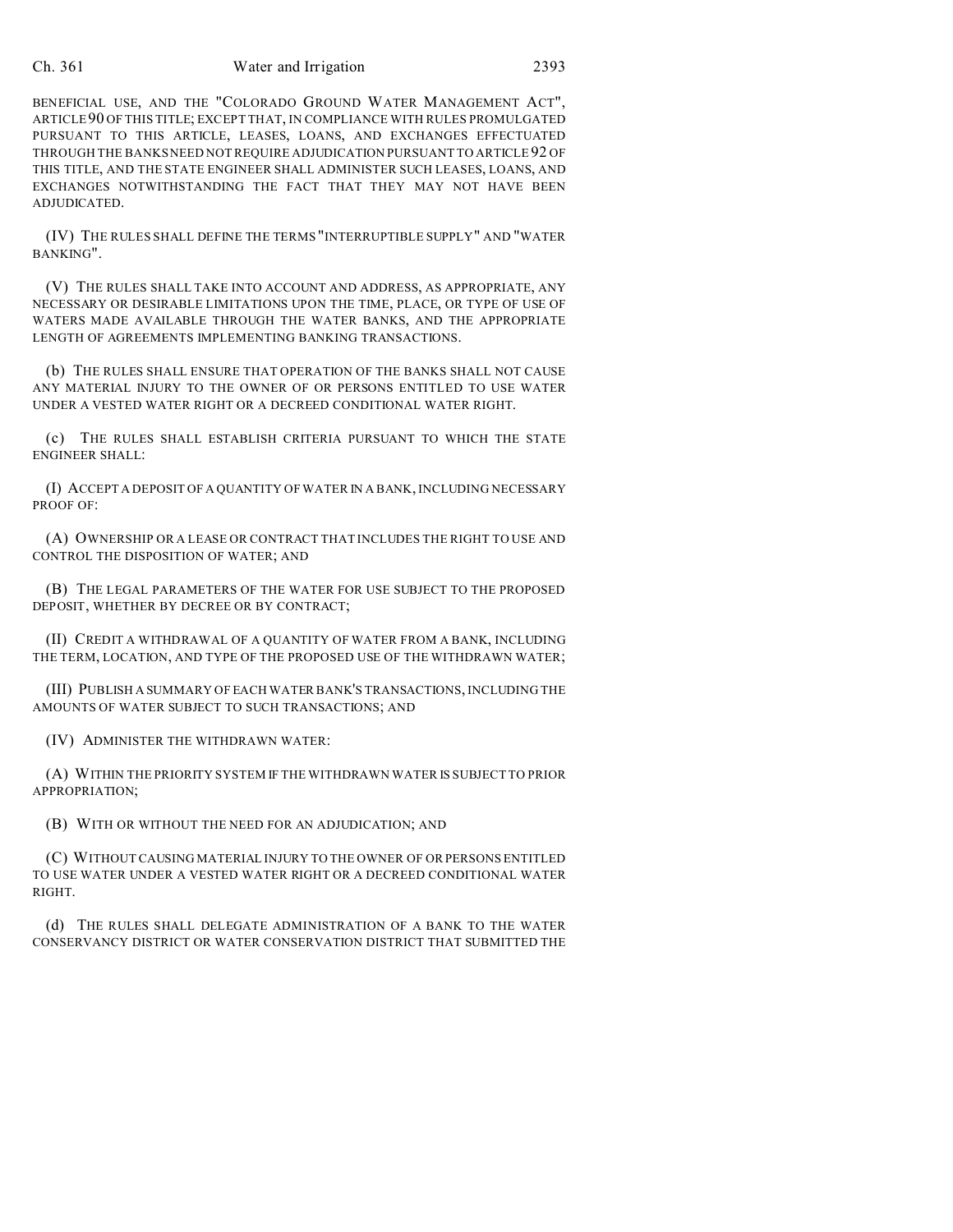2394 Water and Irrigation Ch. 361

REQUEST FOR THE BANK. SUCH DISTRICT SHALL BE ENTITLED TO CHARGE A TRANSACTION FEE FOR DEPOSITS, WITHDRAWALS, ORBOTH, SUFFICIENT TO COVER THE BANK'S ADMINISTRATION COSTS. NOTWITHSTANDING ANY RESTRICTION ON THE POWER OF A WATER CONSERVANCY DISTRICT OR A WATER CONSERVATION DISTRICT TO ACT OUTSIDE THE GEOGRAPHIC BOUNDARIES OF SUCH DISTRICT, A DISTRICT THAT HAS BEEN DELEGATED AUTHORITY PURSUANT TO THIS PARAGRAPH (d) SHALL HAVE FULL AUTHORITY TO ADMINISTER THE BANK'S OPERATIONS PURSUANT TO THIS SECTION, INCLUDING ANY POWER TO ACT OUTSIDE THE GEOGRAPHIC BOUNDARIES OF SUCH DISTRICT WHEN NECESSARY TO ADMINISTER THE BANK.

(2) THE DEPOSIT OF CREDITS IN A BANK IS VOLUNTARY, AND CREDITS MAY BE REMOVED BY THE OWNER AT ANY TIME PRIOR TO AN ACTUAL TRANSACTION IN WHICH CONTROL OF A CREDIT IS TRANSFERRED, SUBJECT TO THE TERMS AND CONDITIONS OF THE DEPOSIT AGREEMENT EXECUTED WITH THE OPERATOR OF THE BANK.

(3) THE STATE ENGINEER SHALL SEEK A WAIVER OR CLARIFICATION OF ANY FEDERAL LAWS, RULES, OR REGULATIONS THAT MAY IMPEDE THE IMPLEMENTATION OF THE WATER BANK PROGRAM.

(4) (a) THE REPEAL OF SECTION 37-80.5-104 SHALL NOT AFFECT THE VALIDITY OF ANY BANK OPERATING IN THE ARKANSAS RIVER BASIN OR ANY SUCH BANK'S WATER DEPOSIT OR WITHDRAWAL. AFTER SUCH REPEAL, SUCH BANK SHALL OPERATE PURSUANT TO THE RULES PROMULGATED PURSUANT TO THIS SECTION.

(b) THE STATE ENGINEER SHALL PROVIDE THE REVISOR OFSTATUTES WITH WRITTEN NOTIFICATION WHEN THE PERIOD TO FILE AN APPEAL REGARDING PROMULGATION OF THE RULES UNDER THIS SECTION HAS EXPIRED OR, IF SUCH AN APPEAL IS FILED, WHEN THE LITIGATION CONCERNING SUCH APPEAL HAS BEEN FULLY RESOLVED.

**SECTION 5.** 37-80.5-105, Colorado Revised Statutes, is amended to read:

**37-80.5-105. Review of rules.** Judicial review of all rules promulgated pursuant to this article shall be in accordance with the "State Administrative Procedure Act", article 4 of title 24, C.R.S.; except that venue for such review shall lie exclusively with the APPROPRIATE water judge for EACH water division. two.

**SECTION 6.** 37-80.5-106 (1) (a), Colorado Revised Statutes, is amended to read:

**37-80.5-106. Report.** (1) The state engineer shall submit a report to the general assembly and the governor on or before November 1, 2005, regarding:

(a) The effectiveness of the  $pi$ -bilot program;

**SECTION 7. Appropriation.** (1) In addition to any other appropriation, there is hereby appropriated, out of any moneys in the Colorado water conservation board construction fund created in section 37-60-121, Colorado Revised Statutes, not otherwise appropriated, to the department of natural resources, for the fiscal year beginning July 1, 2003, the sum of one hundred thousand dollars (\$100,000), or so much thereof as may be necessary for the implementation of this act. Of said sum, seventy-five thousand dollars (\$75,000) shall be for allocation to the executive director's office, for legal services, and twenty-five thousand dollars (\$25,000) shall